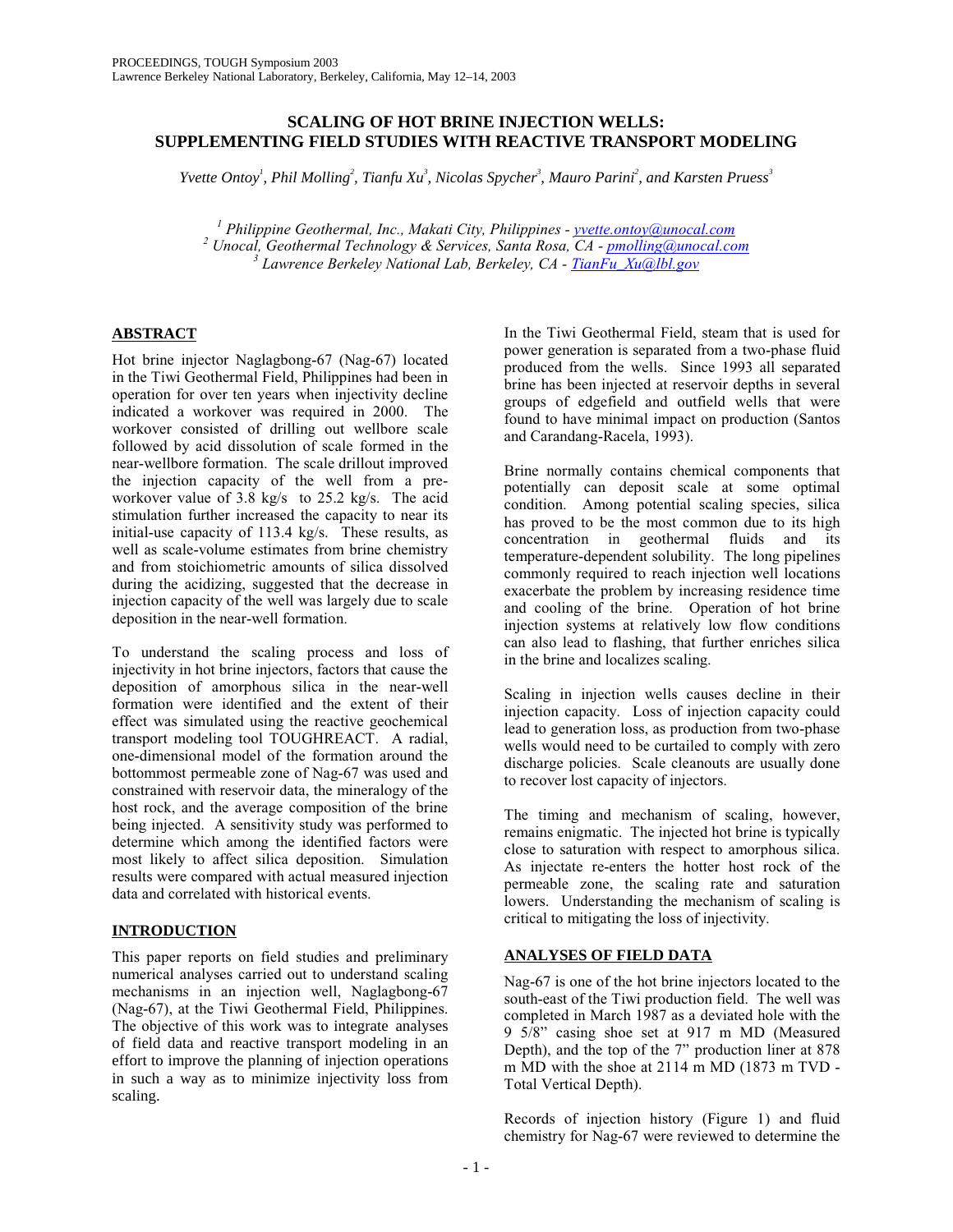and location of scale deposition. This semiquantitative analysis provided a basis from which numerical analyses could then be carried out.

### **Analysis of Injection Records**

The well was acidized in January 1989 primarily to clear the near-wellbore formation of drilling mud damage and to improve its injectivity. Injection capacity of the well after the stimulation was 126 kg/s at a wellhead pressure of 1.38 MPa. In 1996, the well was found to accept only 38 kg/s at an injection wellhead pressure of about 1.0 MPa. Decrease in injection capacity was attributed to scaling inside the wellbore because as early as October 1992, the liner was found reduced in diameter to 5" at the depth of 1651 m. In 1999, an injectivity test indicated the capacity of the well reduced to 17 kg/s at an injection wellhead pressure of 1.31 MPa. In March 2000, recorded injection in Nag-67 suddenly dropped to 3. 8 kg/s.

In January 2001, scale inside the Nag-67 wellbore was drilled-out and the scale deposited in the nearwell formation was dissolved by acid. Measurements after the scale drillout indicated that the capacity of the injector went up to 25.2 kg/s, and another test after the acid stimulation showed a further increase to 113.4 kg/s. These results strongly suggested that the decline in injectivity of the well was caused primarily by scale deposition in the near-well formation.

Based on the chemistry of the brine injected and analysis of some scale deposited, the majority of scale in Nag -67 was determined to be amorphous silica.

# **Estimated Scale Amount and Location**

The SiO<sub>2</sub> concentration and pH of brine being supplied to the Nag-67 injector were monitored between 1989 and 2000. Complete brine analyses were also available for every year except 1999 and were used to characterize the saturation state of the brine with respect to other minerals. Only SiO<sub>2</sub> polymorphs were found to be saturated or supersaturated. On average, the brine contains 690 ppm  $SiO<sub>2</sub>$  and has a pH of 6.4. The range of values of measured  $SiO<sub>2</sub>$  in solution is 530 to 800 ppm and the pH ranges from 5.4 to 7.6.

From this historical chemical record, the degree of amorphous silica saturation in each analyzed water sample was determined (as ppm  $SiO<sub>2</sub>$  above the amorphous silica solubility at the temperature of the sampled brine). Two sources were initially considered for the amorphous silica solubility (SUPCRT92, Johnson et al., 1992; Gunnarsson and Arnorson, 2000). The latter source was deemed the best currently available (note that differences in solubilities reported in these two sources are less than the solubility change associated with the range of measured temperatures of the injectate, 152-170°C). Using the data of Gunnarsson and Arnorsson (2000) for amorphous silica solubility, the average degree of supersaturation in the injected brine over time was estimated to be around 10 ppm (as  $SiO<sub>2</sub>$ ), and ranging between  $-100$  ppm (i.e., undersaturated) and  $+200$ <br>ppm. A supersaturation by 10 ppm SiO<sub>2</sub> was A supersaturation by 10 ppm  $SiO<sub>2</sub>$  was calculated to correspond to a typical brine temperature of 160°C.

By multiplying the total volume of brine injected with the average silica supersaturation value of 10



*Figure 1. Historical injection rates (kg/s) in Nag-67.*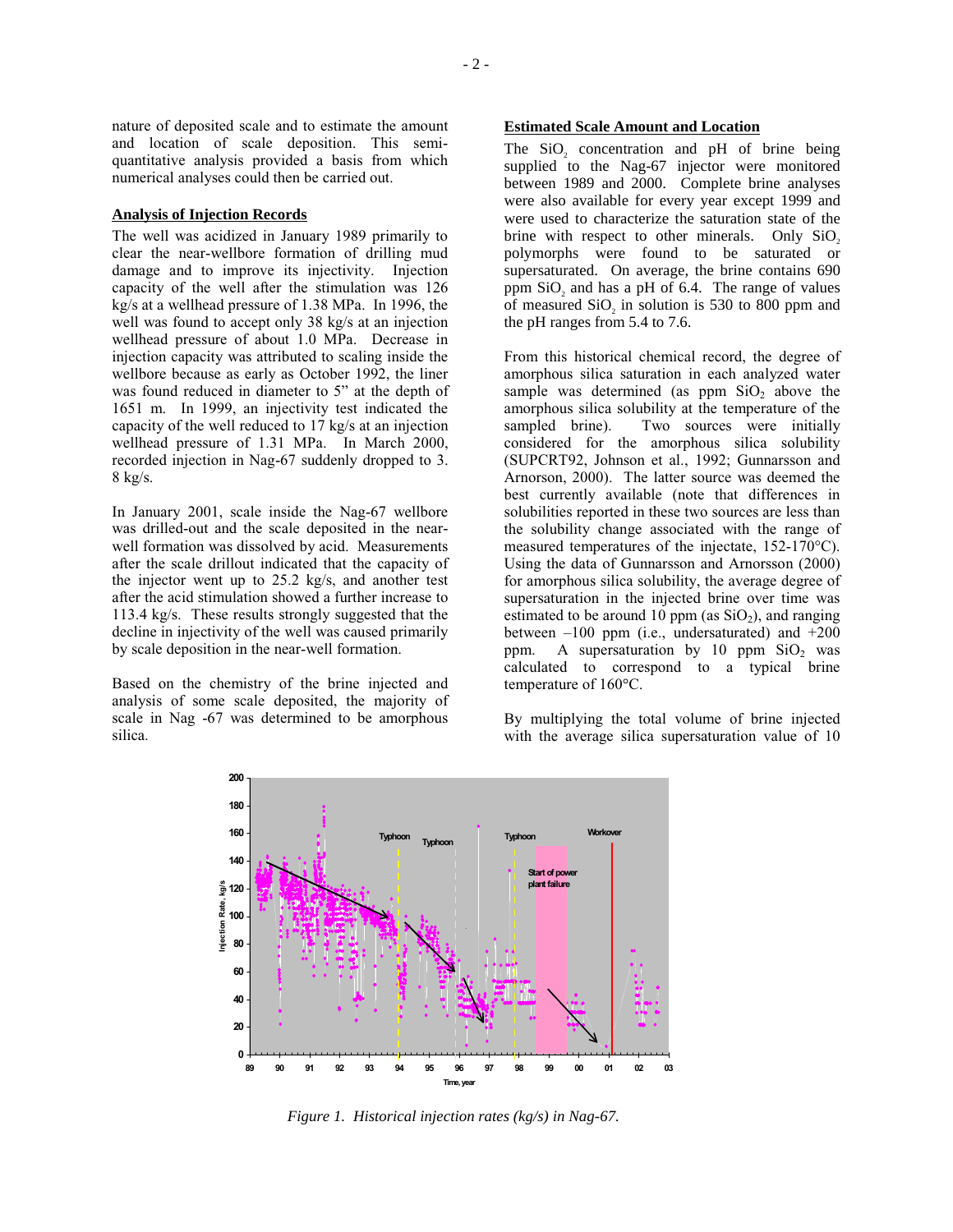ppm, the amount of silica that could potentially have deposited inside the wellbore and in the formation from 1989 to 2001 was estimated to be 55.4  $m<sup>3</sup>$ . Records of the well drillout and acidification were then used to estimate how much of this scale could have deposited inside the wellbore (as opposed to formation). Pre-drillout sinker bar diameter runs helped to describe the location and thickness of scale in the wellbore. Using the description of returns, drilling rate and return rates, a "best guess" of the location and thickness of the scale was made. An important observation came from this analysis. The bottommost entry must have been mostly open to drilling fluid because no fluid returned to the surface once the scale in the wellbore was cleared. This suggests that the bottommost permeable zone was reconnected to the wellbore. Volume calculations based on the likely geometry of scale indicated that half of the total scale amount could have been deposited in the wellbore and annulus  $(27 \text{ m}^3)$ . A large amount  $(28.5 \text{ m}^3)$  of scale, then, could have

*Table 1. Estimates of potential scale volume.* 

been deposited in the formation (Table 1).

| <b>Scale Calculation Type</b>                               | Volume, m <sup>3</sup> |
|-------------------------------------------------------------|------------------------|
| Total scale potential in brine<br>(10 ppm SiO, in solution) | 55.4                   |
| Potential scale inside the well and<br>annulus              | 27.0                   |
| Potential scale in the formation                            | 28.5                   |
| Maximum scale in the formation<br>dissolved by acid         | 1.4                    |

The estimated amount of silica (in the formation) dissolved by acid stimulation was then calculated by assuming that the acid chemical used dissolved a stoichiometrically equivalent amount of silica. The silica scale volume calculated in this way is only 1.4 m<sup>3</sup>. The dissolution of this seemingly small amount of amorphous silica, nevertheless increased the injection capacity of the well to near original capacity. Therefore, it would appear that in the present case, a significant part of the injectivity loss was related to silica deposition in the formation close to the wellbore, as opposed to in the wellbore itself. For this reason, further work was conducted to evaluate factors leading to silica deposition in the formation around the injection well. These factors and the extent of their effect were evaluated using the non-isothermal multi-component reactive fluid flow and geochemical transport code TOUGHREACT (Xu and Pruess, 1998 and 2001), as discussed below.

# **NUMERICAL ANALYSES**

#### **Main Features of Numerical Model**

The numerical simulation tool TOUGHREACT was developed by introducing reactive chemistry into the framework of the existing multi-phase fluid and heat flow code TOUGH2 (Pruess, 1991) in which the flow and transport in geologic media are based on space discretization by means of integral finite differences (Narasimhan and Witherspoon, 1976). An implicit time-weighting scheme is used for the individual components of the model consisting of flow, transport, and geochemical reaction. TOUGHREACT uses a sequential iteration approach, which solves the transport and the reaction equations separately. The system of chemical reaction equations is solved by a Newton-Raphson iterative method similar to that of Parkhurst (1980), Reed (1982), and Wolery (1992). Full details on numerical methods are given in Xu and Pruess (1998 and 2001). The model can accommodate any number of chemical species present in liquid, gas and solid phases.

The model can be applied to one-, two-, or threedimensional porous and fractured media with physical and chemical heterogeneity. The model can accommodate any number of chemical species present in liquid, gas and solid phases. A wide range of subsurface thermo-physical-chemical processes is considered. Major processes for fluid and heat flow are: (1) fluid flow in both liquid and gas phases occurs under pressure and gravity forces; (2) capillary pressure effect for the liquid phase; (3) heat flow by conduction, convection and diffusion. Transport of aqueous and gaseous species by advection and molecular diffusion is considered in both liquid and gas phases. Aqueous chemical complexation and gas dissolution/exsolution are considered under the local equilibrium assumption. Mineral dissolution and precipitation can be modeled with TOUGHREACT either subject to local equilibrium or kinetic conditions.

In the present version of TOUGHREACT, the following processes are neglected: (1) compaction and thermal mechanics, such as micro-fracturing by thermal stress and hydro-fracturing by thermal expansion of pore fluid; (2) the effect of chemical concentration changes on fluid thermophysical properties such as density and viscosity which are otherwise primarily dependent on pressure and temperature; (3) the enthalpy due to chemical reactions.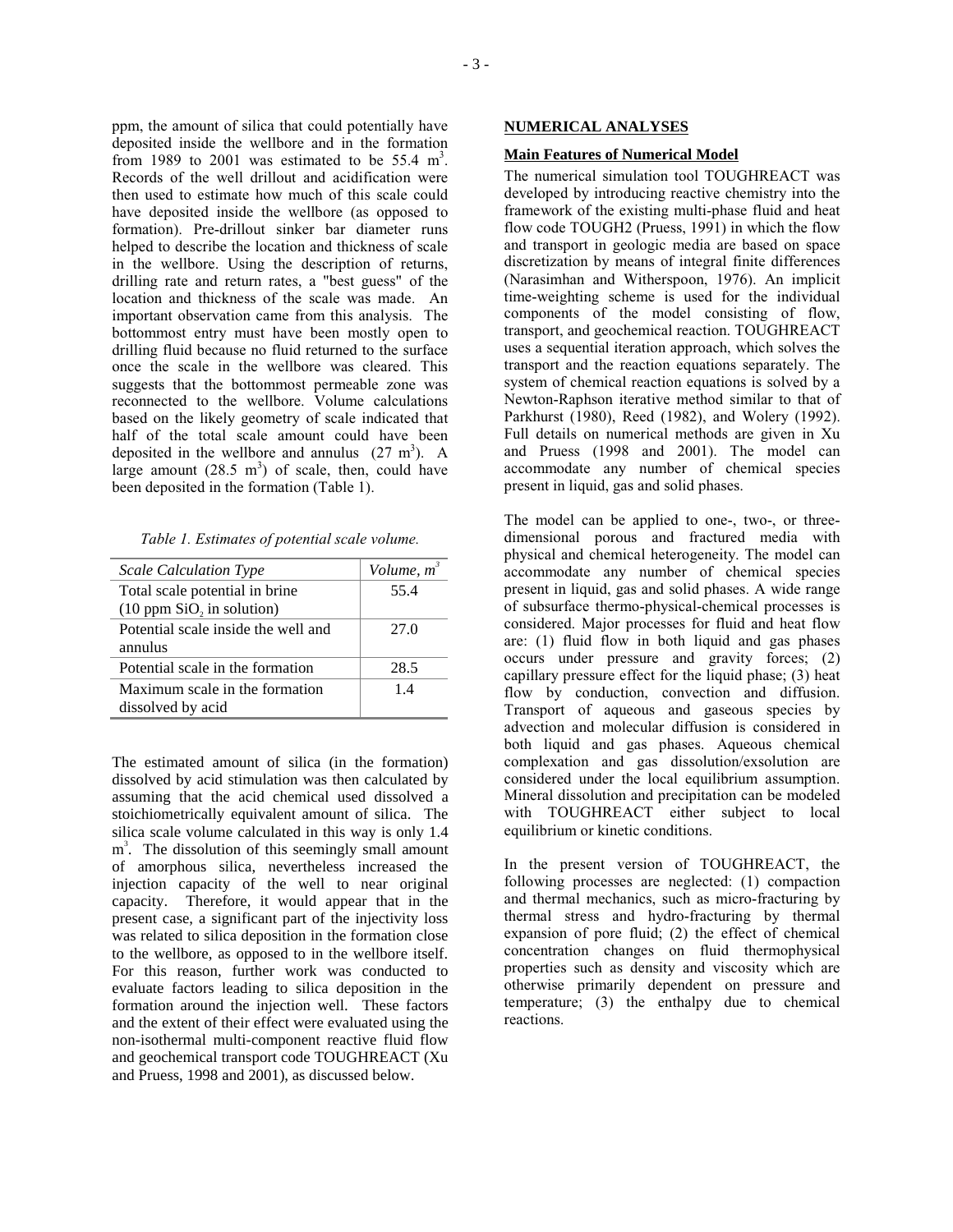### **Reaction Rates**

For kinetically-controlled mineral dissolution and precipitation, a general form of the rate law (Steefel and Lasaga, 1994) is used

$$
r_m = \pm k_m A_m \left[ \left( \frac{Q_m}{K_m} \right)^{\mu} - 1 \right]^{n}
$$
 (1)

where *m* is mineral index,  $\mathbf{r}_{m}$  is the dissolution/precipitation rate (positive values indicate dissolution, and negative values precipitation),  $A<sub>m</sub>$  is the specific reactive surface area per kg  $H_2O$ ,  $k_m$  is the rate constant (moles per unit mineral surface area and unit time) which is temperature dependent,  $K<sub>m</sub>$  is the equilibrium constant for the mineral-water reaction written for the destruction of one mole of mineral m,  $Q_m$  is the ion activity product, the exponents  $\mu$  and *n* are two positive numbers normally determined by experiments, and are usually, but not always, taken equal to unity (as in the present work).

A somewhat different rate law is used for the precipitation of amorphous silica (modified from Carroll et al., 1998), as follows:

$$
r_m = k_m A_m \left[ \left( \frac{Q}{K} \right)^{4.4} - \frac{1}{\left( \frac{Q}{K} \right)^{8.8}} \right] \tag{2}
$$

with parameters as defined for Equation 1.

The temperature dependence of the reaction rate constant can be expressed reasonably well via an Arrhenius equation (Steefel and Lasaga, 1994) as follows:

$$
k = k_{25} \exp\left[\frac{-E_a}{R} \left(\frac{1}{T} - \frac{1}{298.15}\right)\right]
$$
 (3)

where  $E_a$  is the activation energy,  $k_{25}$  is the rate constant at  $25^{\circ}C$  ( $k_0$  in Eq. 2), R is the gas constant, and T is the absolute temperature.

The effect of changing pH (from values  $pH_0$  to  $pH$ ) on reaction rates is taken into account by the relationship:

$$
\log(\mathbf{r}_{\mathrm{m}})_{\mathrm{pH}} = \log(\mathbf{r}_{\mathrm{m}})_{\mathrm{pHo}} + slope \text{ (pH-pH}_{\mathrm{o}}) \tag{4}
$$

where *slope* is the slope of  $log(r_m)$  change with pH. This essentially correspond to multiplying the reaction rate by a factor related to the activity of hydrogen ion raised to some exponent equal to *slope*. In this study, the effect of pH on reaction rate was considered only for amorphous silica precipitation (i.e.  $slope = 0$  for all other minerals). Using a typical pH range of 5.0–7.0, and silica deposition rates as a function of pH, the precipitation rate of amorphous silica (in logarithmic form) was found to follow approximately a linear trend with pH, with a positive slope around 0.7. Therefore, for amorphous silica only, the slope in Eq. 4 was set to  $0.7$  (and  $pH_0$ arbitrarily set to 7).

### **Porosity and Permeability Change**

Temporal changes in porosity and permeability due to mineral dissolution and precipitation can modify fluid flow. This feedback between flow and chemistry is considered in our model. Changes in porosity during the simulation are calculated from changes in mineral volume fractions. For porous media, a simple Kozeny-Carman grain model based on spheres can be used to calculate changes in permeability due to changes in porosity. The Kozeny-Carman equation relates the permeability  $\bf{k}$  (in m<sup>2</sup>) to the porosity  $(\phi)$  by

$$
k = \frac{R_0^2}{45} \left( \frac{\phi^3}{(1 - \phi)^2} \right)
$$
 (5)

where  $R_0$  is the initial local spherical close pack radius. Hence, the ratio of the permeability **k** to initial permeability  $\mathbf{k}_0$  can be expressed as

$$
\frac{k}{k_0} = \left(\frac{\phi}{\phi_0}\right)^3 \left(\frac{1-\phi_0}{1-\phi}\right)^2\tag{6}
$$

where  $\phi_0$  is the initial porosity.

Although this relationship was used in the present study, it was recognized that it may not be best suited for fractured rock. For this reason, an alternative relationship that may be more applicable to fractures and has a larger permeability drop for a smaller decrease in porosity is considered later.

# **Mesh Setup and Fluid Flow Parameters**

The formation region at the bottommost permeable zone of Nag-67 was modeled. This zone extends over a thickness of 120 m. A simple onedimensional radial flow model was used, consisting of 50 radial blocks with logarithmically increasing radii (Figure 2).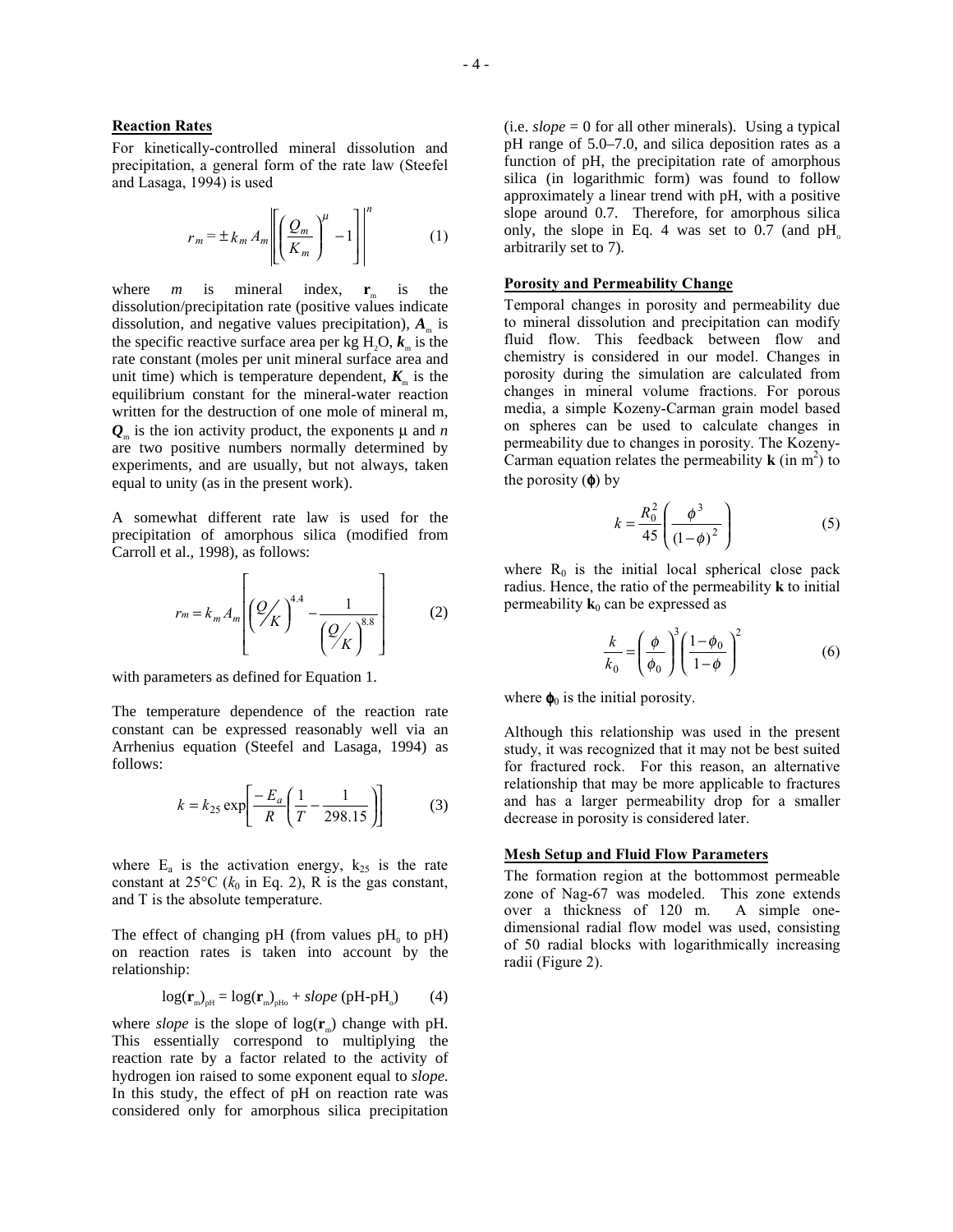

*Figure 2. Simplified conceptual model for injection well Nag-67.* 

The 50 blocks represent a distance of 1000 m from the outer edge of the drilled open hole. Only the fracture network (assumed to represent 1% of the total formation volume) is considered in the model, with the assumption that the fluid exchange with the surrounding low permeability matrix is insignificant. To allow for chemical reaction with the rock, a 50% porosity was assigned to the blocks, and the total volume was accordingly doubled. The modeled zone was therefore "compressed" into a 2.4 m thick layer with 50% pore volume and 50% rock volume. A permeability of  $2.6 \times 10^{-12}$  m<sup>2</sup> was used, corresponding to a bulk fracture permeability value of  $2.6 \times 10^{-14}$  m<sup>2</sup> for the whole formation thickness with 1% fracture porosity. Initial reservoir temperature and pressure used were 260°C and 11.6 MPa, respectively. Heat transfer between fracture and matrix was accounted for by allowing heat exchange with assigned confining layers.

The injection history of the well was used to define the amount of injected mass versus time: 50% of the total injection rate in Nag-67 was assigned to the bottommost permeable zone because spinner surveys showed that the zone accepted 50% of the injectate. Injectate was assumed to come from a point source in the middle of the innermost block.

# **Input Geochemical Data**

The types and initial abundances of primary minerals were determined from the reported Nag-67 alteration mineralogy at the 1798-1920 m MD permeable zone (propylitic/phyllic rock). Secondary minerals were also determined from field observations (Table 2).

| Table 2. Minerals and Aqueous Species Considered |  |
|--------------------------------------------------|--|
| <i>in Simulations</i>                            |  |

|                  | Mineral       | Mineral  | Primary               |
|------------------|---------------|----------|-----------------------|
| Mineral          | Precipitation | Initial  | Aqueous               |
|                  | /Dissolution  | Volume   | Components            |
|                  |               | fraction |                       |
| Primary:         |               |          |                       |
| albite-low       | Kinetic       | 0.18     | H <sub>2</sub> O      |
| anorthite        | Kinetic       | 0.02     | $H^*$                 |
| illite           | Kinetic       | 0.05     | $Ca^{+2}$             |
| quartz           | Kinetic       | 0.14     | $\mathbf{Mg}^{^{+2}}$ |
| muscovite        | Kinetic       | 0.16     | $Na+$                 |
| clinochlore-7a   | Kinetic       | 0.08     | $Cl^{\cdot}$          |
| clinozoisite     | Kinetic       | 0.01     | SiO <sub>2(aq)</sub>  |
| calcite          | Equilibrium   | 0.13     | HCO                   |
|                  |               |          | SO                    |
| Secondary:       |               |          | $K^+$                 |
| amorphous silica | Kinetic       |          | $AIO$ ,               |
| microcline       | Kinetic       |          |                       |
| kaolinite        | Kinetic       |          |                       |
| anhydrite        | Equilibrium   |          |                       |

The composition of the injected brine was provided from historical analytical data. The formation water was reconstituted from the known brine composition as follows. First, the brine was numerically diluted to yield saturation with quartz at the observed reservoir temperature of 260°C (thus reversing the concentrative effect of flashing). The resulting water was then equilibrated with minerals identified in the well mineralogy log (calculating the aluminum concentration using equilibrium with microcline, sodium using albite, pH using calcite, calcium using clinozoisite, and magnesium using clinochlore). Calcite and anhydrite were assumed to react at equilibrium because their reaction rate is typically quite rapid. Other minerals were set to react under kinetic constraints (Table 2). Thermodynamic and kinetic data for amorphous silica were taken from Gunnarsson and Arnorsson (2000) and Carroll et al., (1998), as mentioned earlier. For other minerals, thermodynamic and kinetic data were taken from various other literature sources.

For all minerals except amorphous silica, input surface areas were estimated from the geometric surface area of the modeled fracture (around 130  $m^2/m^3$ <sub>fractured medium</sub>). For amorphous silica, a large surface area was estimated  $(10^7 \text{ cm}^2/\text{g})$  from Parks (1990, Fig. 16). Such a large value takes into account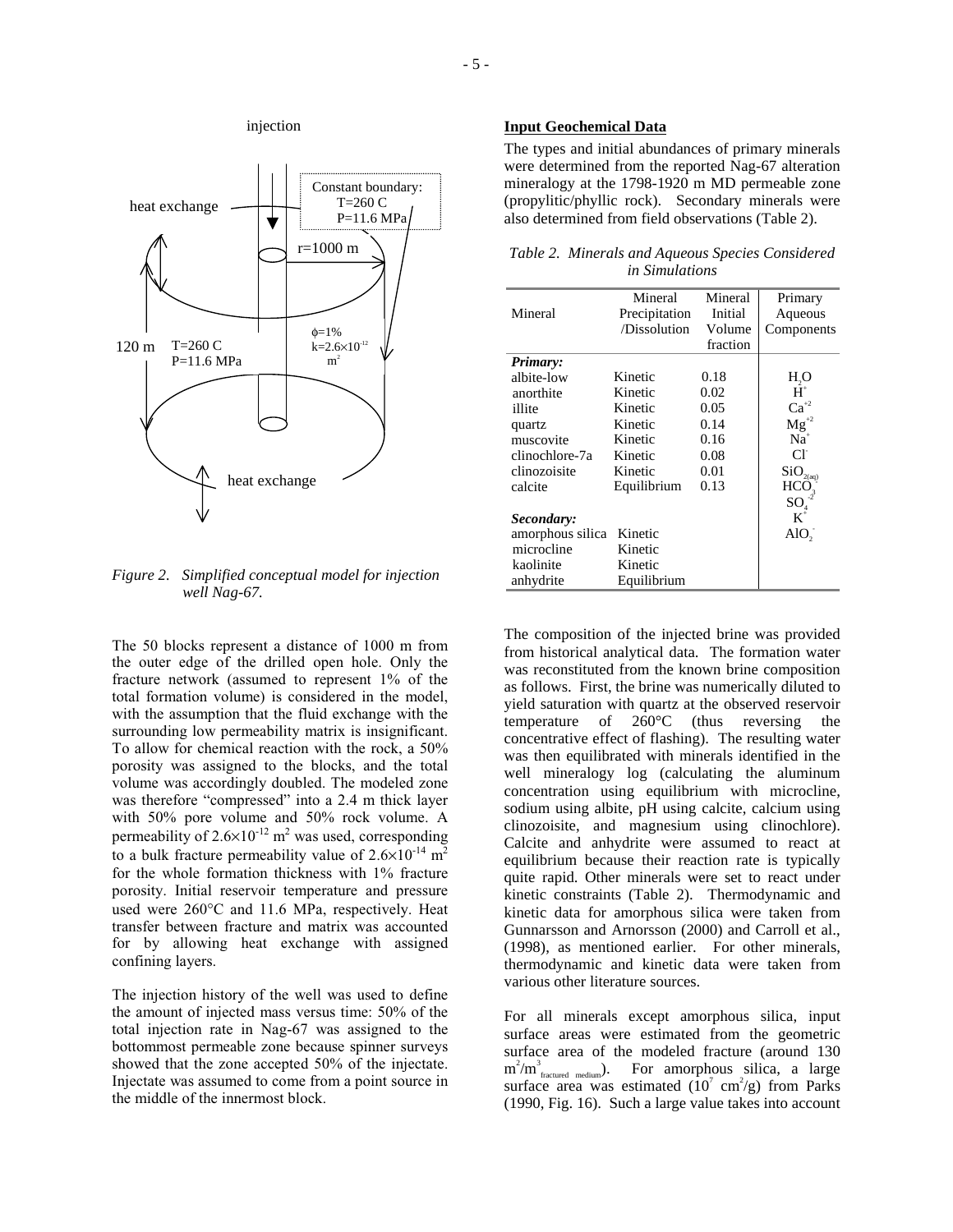the very small size that amorphous silica particles can have in solution.

# **Sensitivity Analyses**

Factors that were identified to possibly have an effect on scale formation are 1) the silica concentration in the hot brine injectate, 2) the temperature of the injectate, 3) the flowrate of the injectate, 4) the pH of the injectate, and 5) the temperature and pressure conditions of the reservoir in the vicinity of the injector.

A number of simulations were performed to test how these factors affect scale formation. Simulations were carried out for ten years of continuous injection. Table 3 shows the range of values tested for each input parameter and the actual range of observed values for each.

|  | Table 3. Sensitivity analyses. |  |
|--|--------------------------------|--|
|  |                                |  |

|                                           | Value Range                         |                     |  |
|-------------------------------------------|-------------------------------------|---------------------|--|
| Variable                                  | Field<br><i><b>Observations</b></i> | Modeled             |  |
| Silica concentration<br>in hot brine, ppm | $530 - 800$                         | 708-852             |  |
| Temperature of<br>injectate               | $152 - 171 °C$                      | $152 - 171$ °C      |  |
| Temperature of<br>reservoir rock          | $232 - 288 °C$                      | $232 - 288$ ° C     |  |
| Pressure of reservoir                     | $11.72 - 13.44$                     | $11.72 - 13.44$     |  |
| rock                                      | MPa                                 | <b>MPa</b>          |  |
| Flowrate of injectate                     | $3.8 - 113.4$ kg/s                  | 3. $8 - 100.8$ kg/s |  |
| pH of injectate                           | $4 - 7$                             | $5 - 7$             |  |

#### **Simulation Results**

Simulation results indicate that amorphous silica is by far the most abundant mineral to precipitate upon injection of the brine. For this reason, and because these results corroborate observations from analyses of scale samples, the precipitation or dissolution of minerals other than amorphous silica is not discussed here.

Examples of results are presented for three simulations, each using a different injection temperature (152, 160, and 171 $^{\circ}$ C), but the same  $SiO<sub>2</sub>$  concentration in the injected brine (752 ppm) and same initial reservoir temperature (260°C) (Figures 3, 4 and 5). As would be expected, the maximum amount of amorphous silica precipitates at the lowest injectate temperature of 152°C (Figure 3). At this temperature, the silica concentration in the brine (752 ppm) exceeds the solubility of amorphous silica by approximately 100 ppm. At 160°C, the solubility of amorphous silica is exceeded by 50 ppm and, accordingly, less silica is precipitated. At 171°C, the brine is undersaturated with respect to amorphous silica (by 16 ppm) and no silica is precipitated (thus no curve is shown for this temperature on Figure 3).



*Figure 3. The precipitation of amorphous silica (in volume fraction) after 10 years. (No amorphous silica existed in the model at initial-state).* 



*Figure 4. Void fraction after 10 years at three injectate temperatures. Initially, the model has an assigned void fraction of 50% (see text).*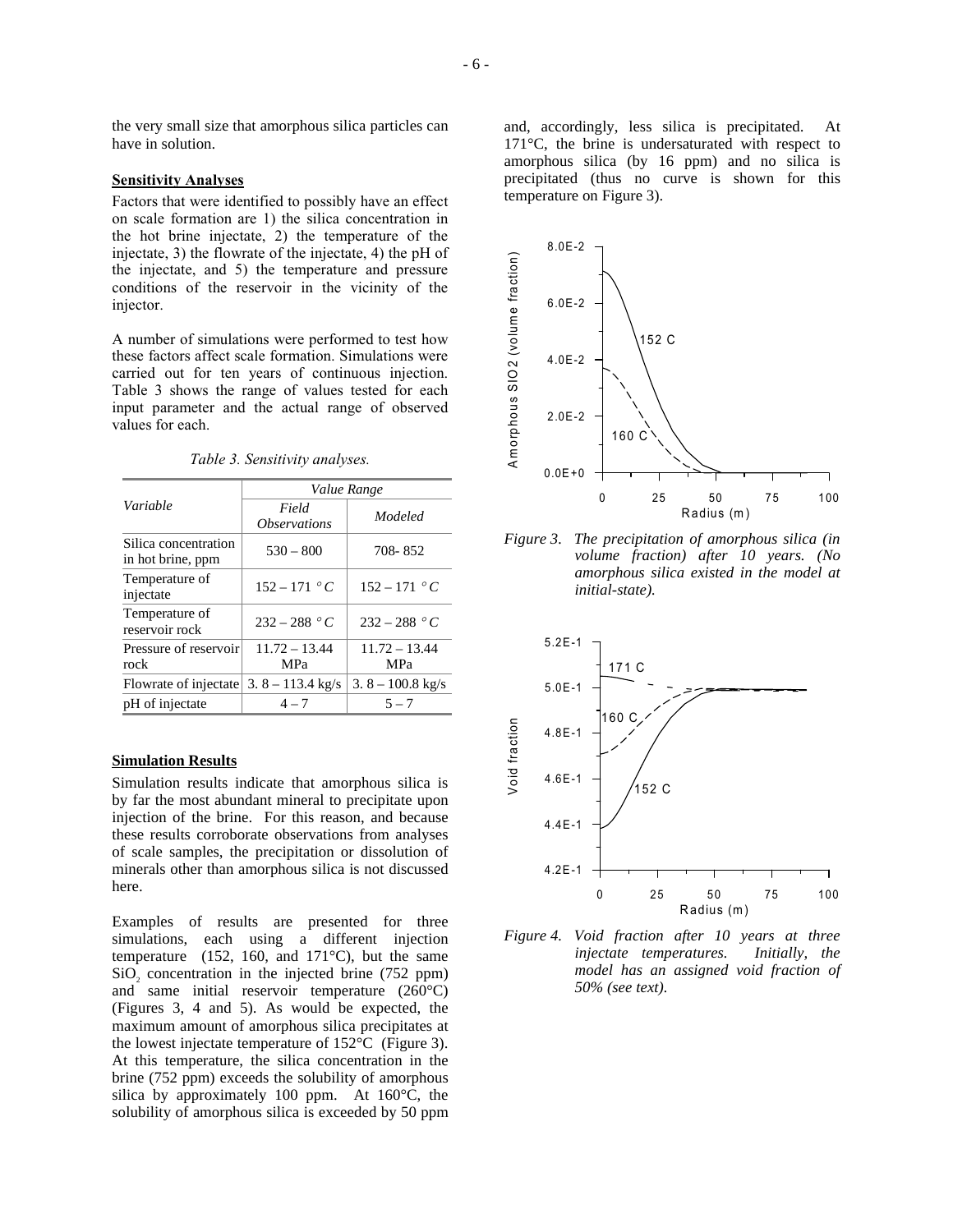

*Figure 5. Permeability distribution after 10 years (calculated using Equation 6)* 

The precipitation of amorphous silica is predicted to take place within the first 50 meters (horizontally) from the injector (Figure 3). Accordingly, predicted changes of porosity (Figure 4) and permeability (Figure 5) are limited to a zone extending approximately 50 meters from the injection point.

At the higher investigated temperature (171°C), the porosity and permeability slightly increase from the dissolution of primary minerals, because the brine is undersaturated with respect to these minerals and amorphous silica. At lower temperatures, the precipitation of amorphous silica results in a decrease in fracture void volume, by up to 12% at 152°C (Figure 4). The corresponding permeability decrease is about 30% (Figure 5) because of the weak coupling between porosity and permeability provided by Equation 4 (the effect of a stronger coupling is evaluated later).

Results of the various sensitivity analyses are summarized in Table 4. The increase in silica deposition with increasing pH is directly related to the effect of pH on the amorphous silica precipitation rate, as described earlier.

# **DISCUSSION**

The scale drillout records and the success of the acid stimulation showed that the loss of injectivity of the well was caused primarily by scale deposition in the formation close to the wellbore. On the other hand, simulations showed only a modest permeability decrease, even assuming the lowest temperature values (see Figure 5). This is inconsistent with the observed dramatic loss of injectivity. For this reason, another simulation was also performed using a brine with a temperature of 152°C and a silica concentration to 852 ppm (200 ppm above the solubility of amorphous silica) for ten years of continuous injection. This was deemed a worst possible scenario, using 20 times what is considered the average silica supersaturation of the injectate, and approximately the highest silica concentration ever measured in the brine. This simulation still underestimated the actual drop in permeability and injectivity of the well.

The likely major reason of not capturing permeability drop and injectivity loss is that the simple cubic Kozeny-Carman porosity-permeability equation cannot reflect complex relationship of porosity and permeability in geologic media that depends on a interplay of many factors, such as pore size distribution, pore shapes, and connectivity (Verma and Pruess, 1988). Laboratory experiments have shown that modest reductions in porosity from mineral precipitation can cause large reductions in permeability (Vaughan, 1987). Detailed analysis of a large set of field data also indicated a very severe dependence of permeability on small porosity changes (Pape et al., 1999). This is explained by the convergent-divergent nature of natural pore channels, where pore throats can become clogged by precipitation while disconnected void spaces remain in the pore bodies (Verma and Pruess, 1988). The permeability reduction effects depend not only on the overall reduction of porosity but also on details of the pore space geometry and the distribution of precipitate within the pore space. These may be quite different for different media, which makes it difficult

| Parameter Varied<br>(See Table 2 for range)   | <b>Fixed Conditions</b>                                                    | <b>Results</b>                                                                                                                                               |
|-----------------------------------------------|----------------------------------------------------------------------------|--------------------------------------------------------------------------------------------------------------------------------------------------------------|
| Silica concentration in hot brine             | Temperature of injectate: 160°C<br>Temperature of reservoir: 260°C         | Strong control on silica deposition (for supersaturated conditions).<br>High concentration leads to high porosity drop.                                      |
| Temperature of injectate                      | Silica concentration: 752 ppm<br>Temperature of reservoir: 260°C           | Strong control on silica deposition. Decrease in temperature leads to<br>significant drop in porosity.                                                       |
| Temperature and pressure of<br>reservoir rock | Temperature of injectate: 160°C<br>Silica concentration: 752 ppm           | Negligible effect on precipitation of silica and on porosity drop (at<br>modeled reservoir rock temperatures higher than the injected brine<br>temperature). |
| Flowrate of injectate                         | Temperature of injectate: $160^{\circ}$ C<br>Silica concentration: 752 ppm | Strong control on silica deposition. Low rates leads to deposition<br>near the wellbore. High rates leads to more distal deposition.                         |
| pH of injectate                               | Temperature of injectate: 160°C<br>Silica concentration: 752 ppm           | Strong control on silica deposition. Increasing pH leads to<br>increasing porosity drop.                                                                     |

*Table 4: Results of sensitivity analyses*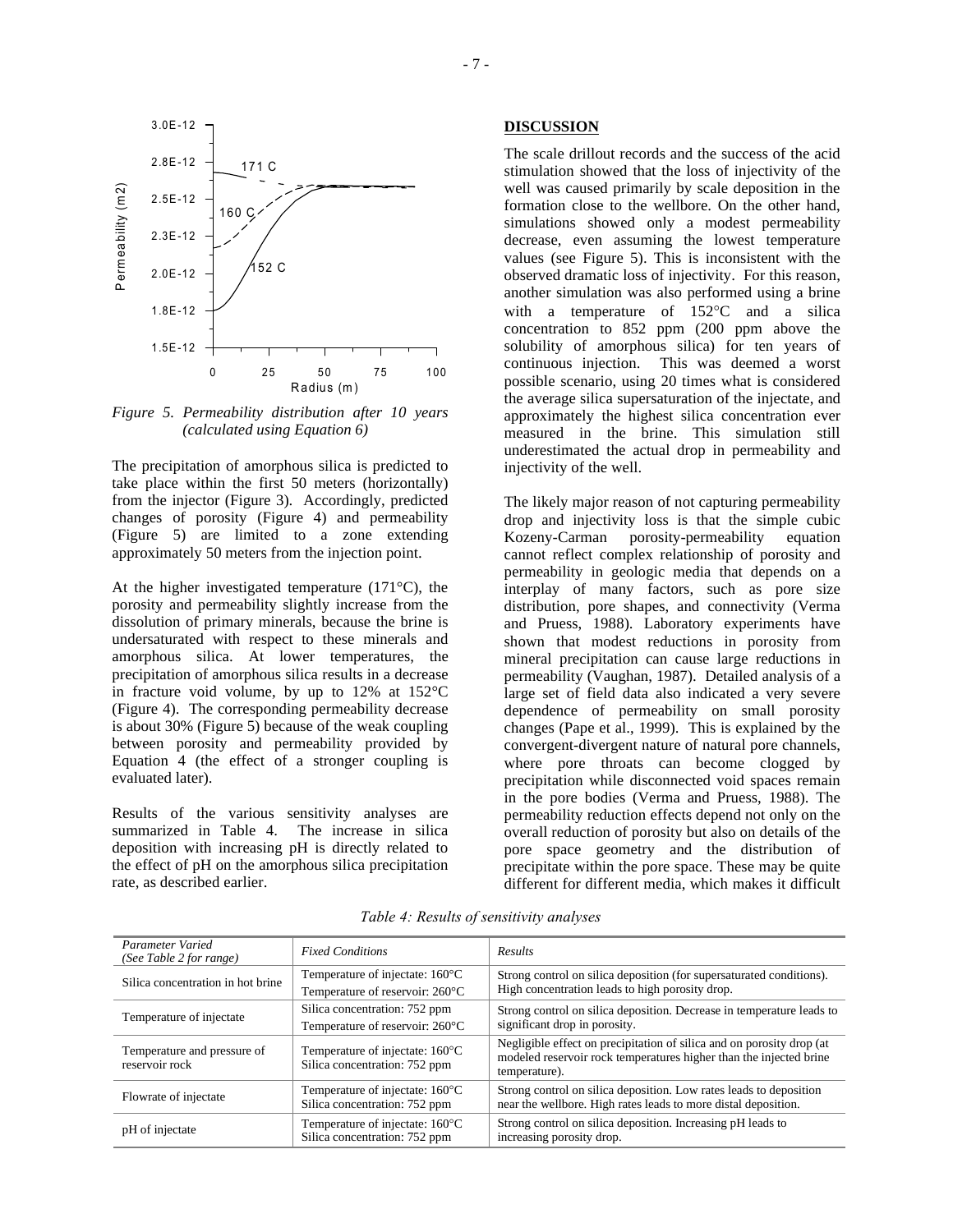to achieve generally applicable predictions. To evaluate the effects of a more sensitive coupling of permeability to porosity than the Kozeny-Carman relationship (Eq. 6), we also investigated an improved porosity-permeability relationship presented by Verma and Pruess (1988)

$$
\frac{k}{k_0} = \left(\frac{\phi - \phi_c}{\phi_0 - \phi_c}\right)^n \tag{7}
$$

where  $\phi_c$  is the value of "critical" porosity at which permeability goes to zero, and n is a power law exponent. Parameters  $\phi_c$  and n are mediumdependent. Here, we arbitrarily chose  $\phi_c = 0.42$  and n = 1.5. Taking porosity values from Figure 4 and using Eq. (7), the corresponding permeability decrease close to the borehole is calculated to be about one order of magnitude (Figure 6). Therefore, by using such a relationship instead of Eq. (6), the match between observed and simulated injection rates and pressures could be improved. However, to implement Eq. (7) into the numerical simulations, further studies would be required to calibrate parameters  $\phi_c$  and n to field data. The authors plan to further investigate the effect of alternative porositypermeability relationships.



*Figure 6. Permeability distribution after 10 years (calculated using Equation 7)* 

If the second relationship is considered to be more appropriate for fractured media, then it is possible that continuous injection of slightly over-saturated brine could account for the injectivity loss of Nag-67. However, a review of the injection history also shows increased rates of injectivity loss after prolonged shutdowns caused by typhoons (Figure 1). It is therefore possible that such interruptions in operation could also be a significant cause of the loss of injectivity. During these times, the flow of brine in the pipelines, in the well, and through the well annulus may be greatly reduced, thus lengthening the residence time of the brine and enhancing silica deposition. The effect of residence time on amorphous silica precipitation has been most recently demonstrated in laboratory experiments reported by Icopini et al. (2002). Increased residence time would allow silica to form longer chains, thereby increasing the scaling potential. These particular mechanisms of silica precipitation, including nucleation thresholds, are not currently incorporated into TOUGHREACT. Nevertheless, the kinetic formulation of amorphous silica precipitation (Eq. 2) captures the general relationship of time with silica deposition at various flow rates. Therefore, the current model could be used for further sensitivity analyses to evaluate silica precipitation during (1) periods of time when spikes in silica concentration occur and (2) the intermittent periods when brine is left in a "nearly-stagnant" condition in the wellbore and in the rock formation around the injection well.

### **CONCLUSIONS**

The integration of analyses based on field data and numerical simulations has helped to understand scaling mechanisms that might be currently occurring at Nag-67. A review of historical injection records, fluid chemistry data, and analyses of scale materials suggest scaling at Nag-67 occurred mainly in the rock formation immediately adjacent to the wellbore. Sensitivity analyses using reactive transport modeling suggest that the deposition of silica at this location depends primarily on the silica concentration, the temperature, the flow rate, and the pH of the injected brine.

It is possible that the foremost cause of permeability and injectivity loss in the Nag-67 injector is the increased residence time of injected fluid in the well during periods of low or no flow. This potential for increased scaling is being further investigated.

The results of numerical simulation reported here are preliminary. More accurate predictions of injectivity loss would be obtained using a more sensitive coupling of permeability to porosity. Also, the modeling effort could benefit from a more rigorous formulation of silica precipitation kinetics, including a silica nucleation model. Nevertheless, integrating simple numerical simulations as described here, together with semi-quantitative analyses of field data, provided a useful insight into operational constraints and other factors controlling silica deposition around a typical geothermal injection well.